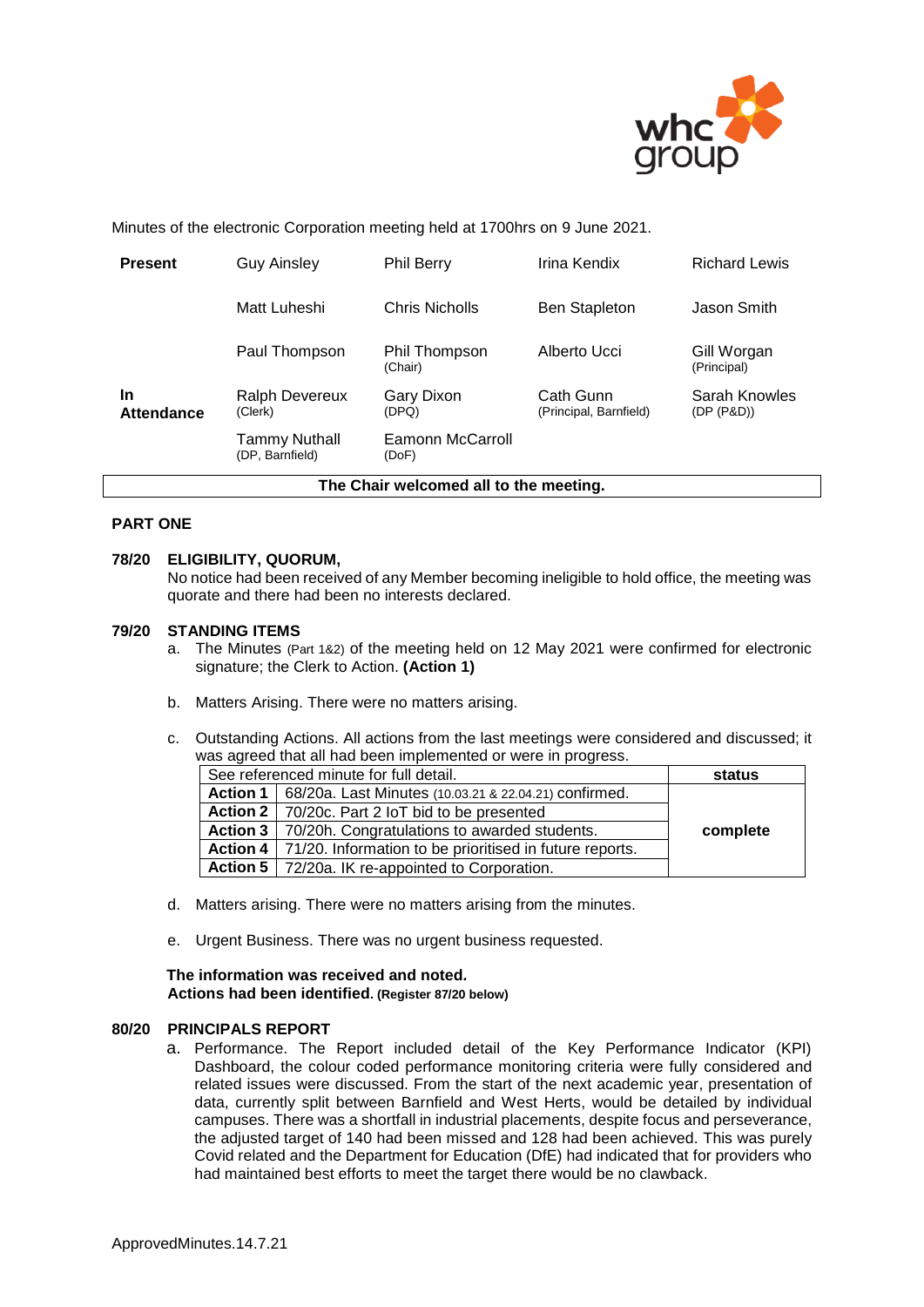b. Two applications had been submitted to the Strategic Development Fund in collaboration with other colleges, one from across Hertfordshire and the other the MI South economic area additionally, cross Hertfordshire employers had applied under the Skills Improvement Plan to become a "Trailblazer" area. The Barnfield College (BC) Phase 1 project was progressing according to plan for completion in Spring next year and, following procurement of the Design Team, Phases 2&3 were progressing. The Health and Safety (HAS) Executive had commissioned a routine electronic "no-notice" spot check to test Covid-19 measures. Luton Borough Council representatives had visited College to discuss and update on current and future skills provision; the meeting had gone well and was positive regarding the College contribution to the Town. The decisions on College Transformation Fund (Stage 1) applications had been expected by 21 May, but the Education and Skills Funding Agency (ESFA) had advised that notification would be delayed; there was no indication of an amended date. It appears that the number of applications had been over 200 and that was the cause of the delay, this would probably, in turn, delay the stage 2 process which had required submissions by 30 Jul 21 for outcomes w/c 27 Sept 21. The unexpectedly high level of applications could prejudice the chance of success and, in that event, options were considered. The project was costly and, should loans be available which was questionable, the associated burden of debt would be unacceptable, particularly in the longer term. There had been many recorded instances of such a policy backfiring on colleges as economic and other influences changed. The other alternative, refurbishment of Enterprise Way (EW), was agreed as not viable; alternative funding sources would have to be sought out. **(Action 2)**

#### **The information was received and noted***.* **Actions had been identified. (Register 87/20 below)**

## **81/20 QUALITY**

Quality of education was regularly monitored with concerns promptly addressed, clearly the last year had been significantly affected by Covid however, despite the associated challenges there had been positive student outcomes, which were detailed in the accompanying report and which would also inform the annual College Self-Assessment Report (SAR). Monitoring was completed through a series of complementary activities supplemented by performance against quality improvement plans and assessed against Key Performance Indicators (KPI); the comprehensive paper considered these processes.

- a. Attendance. Attendance had been particularly affected by Covid and the target had been missed through higher absence of a relatively small number of students, a more accurate and meaningful way of reporting was currently under consideration. Actual performance had been 86% at Barnfield College (BC) and 88% at WHC against the stretch target of 90%. The matter was discussed generally, particularly intentions for blended learning and whether it was possible to gauge individual commitment, for example "private study", which could result in more positive outcomes than reluctant live attendance. Regulations required formal monitoring of attendance as timetabled and there was an evidenced definite link between regular attendance at timetabled lessons and progress leading to achievement.
- b. Teaching Learning and Assessment. The expectation was that 85% of lessons met expectations and those both "live" and remotely delivered were monitored; 127 live and 247 remote lessons had been monitored, those meeting expectations had been 84% at BC and 83% at WHC; full detail had been tabulated in the document. Two key areas had been identified as "requiring improvement"; 296 teachers had already received associated training and development.
- c. Student Progress. Close monitoring of progress and attainment had shown that Covid related issues, a combination of "lost learning" and lockdowns, had led to a high proportion of students (3377 across the Group) being "at risk" of dropping out or failing to achieve. Provision of an additional 12000 teaching hours had moved the significant majority (2420) back on track, however 664 students continued to receive additional support and 193 remained at risk of failing to achieve. Full detail was tabulated in the Report and it was noted that the number of failing students was broadly in line with pre-Covid performance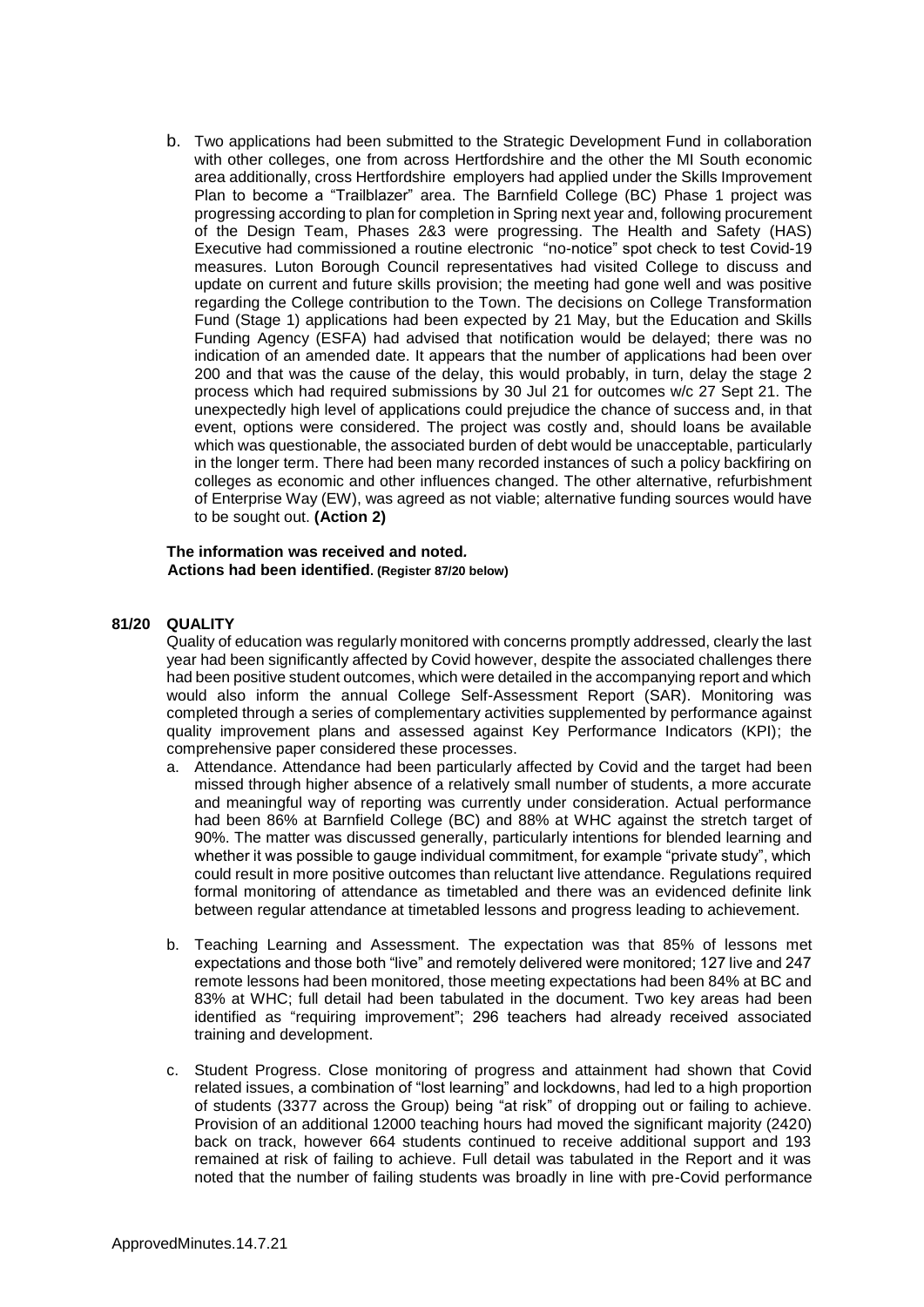whilst many colleges were reporting significant number who would have to repeat the whole year; this was a positive reflection on the Group recovery processes. Failing students continued to be supported in determining their future intentions.

- d. Student Satisfaction. Student surveys were completed several times each year, with an expectation of at least 80% confirming satisfaction. There had been 2296 responses to the latest survey held in March: BC 579 and WHC 1717, overall satisfaction at both Colleges had exceeded the minimum 80%. Further detail was analysed in the report, including a RAG rated tabular presentation of each question compared with the previous year which was noted; remedial action to address areas of concern had already been implemented. The participation rate had been a positive c40%, which corroborated the outcomes. Additional student feedback was from internal quality audits, which included focus groups with students and considered their experience and their perception of quality of education. The groups also followed up areas below expected levels of performance when specific concerns emerged.
- e. Qualification Achievement. The achievement targets (non-Covid) for retention and achievement were 90% and 95% respectively. Outturn performance was normally compared with official national averages (NA) however only pre-Covid full NA information was available but headline detail had been published as a comparator and was fully detailed in the report. The achievement data would inform self-assessment and apply the Covid effect as appropriate, the full Self-Assessment Report (SAR) would be presented to the Corporation at the October meeting. Full detail of the predicted achievement rates for the range of Group provision, and for specific groups, was tabulated in the report and comprehensively explained and discussed. Covid had affected some areas more than others: for example, adult English for Speakers of Other Languages (ESOL) and Food Academy at WHC had both been disproportionately affected, since ESOL students, clearly with very low-level skills in English speaking and writing had had experienced additional challenges and the hospitality sector had experienced widely publicised issues.
- f. The SAR process was a particularly useful for staff and Members were encouraged to participate in the process, involvement was important and welcomed and the schedule would be available in the near future. **(Action 3)**

**The information was received and noted. Actions had been identified. (Register 87/20 below)**

#### **82/20 APPLICATIONS & ENROLMENT**

The positive growth in numbers over recent years continued and the ESFA had set an increased recruitment 16-18 target of 5988 for 2021.22, a 214 increase on the previous year. Accordingly, a wide range of virtual and on-site marketing activities had been developed; high interest had been generated at both colleges, both of whom had considerably more applications than in the previous year. New provision was popular and had contributed to the increase and interest from some employment areas, that had been significantly affected by Covid and had recovered to pre-pandemic levels; some however remained depressed. The report, which included a wide examination of local influencing factors, was then generally discussed. The new provision planning process, with associated financial and wider risks was considered. Influences included that over half of all economic activity in Hertfordshire took place within the Group catchment area and, consequently the offer was broad to reflect the high number of businesses and job opportunities. It was important that the curriculum offer was supported by a skills escalator to facilitate individual progression, such as the new L3 courses in Construction and Digital Marketing, which had proved popular. To increase accessibility to these subjects and associated jobs, feeder Level 2 courses had been introduced. However, in terms of riskassessment for new offers the Group only committed to securing resource when applications & enrolments demonstrated their viability. Some students were concerned about availability of preferred employment due to the pandemic; students were urged generally, wherever practical and possible to remain focused on their ambition; it was expected the current difficulties with subjects such as performing arts would surely dilute and recover. The White Paper could foster more cooperation between local FE organisations under Local Skills Improvement Plans and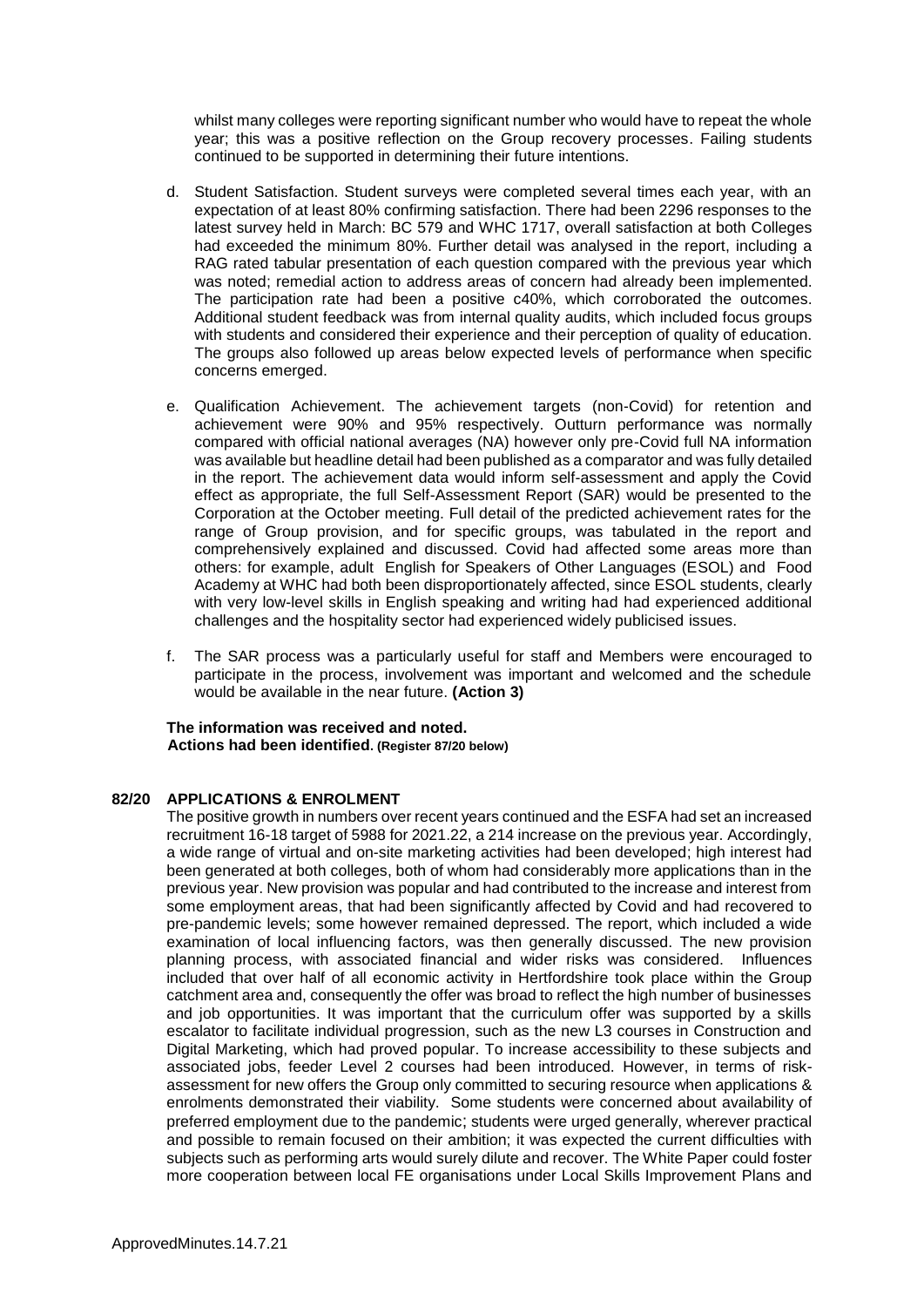other initiatives; collaboration between providers was possible across adult provision, particularly with niche courses which might not be viable for any one institution and adults are generally willing to travel, however 16-18 year olds usually favoured local providers with the inevitable local competition. One of the core reasons for the merger had been to gain potential for growth across the Group. Particularly, BC aimed to improve local market share and the strategy included the greatly improving curriculum and quality of provision and the provision of new state of the art facilities. In parallel a pro-active marketing strategy included introductory meetings with applicants and parents to promote the College's strengths and achievements, establishment of schools' liaison Officers who promoted the positive changes directly with potential students, and a comprehensive Annual Report that would include all key outcomes and would be widely available externally. Local relationships had been recovered and were now supportive, co-operative and enthusiastic.

#### **The information was received and noted.**

#### **83/20 INSTITUTE OF TECHNOLOGY (IoT)**

Collaborative work continued with WHC (BC was not in Hertfordshire), the University of Hertfordshire (UoH) and local colleges towards the establishment of an IoT specialising in Digital, Smart Construction and Life Sciences. There were 13 applicants in the competitive process and the inclusion of Life Sciences, particularly Cell and Gene Therapy in the bid was particularly helpful to the likely success. Hertfordshire was powerful in this area being the 3rd largest globally, and there was a strong appetite from Government to support growth in this area. Ideally all cross-county colleges would be involved in the process, however Herts Reginal and Oaklands Colleges could not form part of the formal consortium until their current Ofsted grading's were improved; current core partners were the UoH, West Herts College and North Herts College. Legal and Governance arrangements were currently under development that would, importantly, ensure equal partnerships and Members would be kept informed of progress; detailed proposals would be presented when decisions were necessary. It was probable that a Special Purpose Vehicle (SPV) would be formed, however direct relationship with WHC students would be maintained and there would be no sub-contractual arrangement; WHC would retain full control of the in-house curriculum offer and all property. The SPV would administer curriculum development, employer engagement and the use of capital funds. Whilst the IoT would not become an awarding body, the UoH would retain that power, however equality of all consortium partners would allow greater influence on outcomes. Members welcomed the information.

#### **The information was received and noted.**

#### **84/20 MEMBERS**

The Chair had made an unannounced visit to BC and had been amazed at the high level of construction activity caused by the combination of completion of two on-site contracts. He had also, by invitation met electronically with Baroness Wolf, a cross bench Member of the House of Lords, a specialist adviser to the House of Commons select committee on education and skills, and expert advisor for further education to the Prime Minister. The exchange had centred on how practically to implement some of the policies contained in the White Paper "Skills for Jobs" particularly the requirement to identify regional representative bodies to identify local skill requirements. The often quoted and successful German model could simply not apply in the UK since their regionally based local government patterns could not be replicated. This had led to wider considerations and Group local initiatives such as the Business Development Centre and "Skillmakers" the free-to-use resource for local businesses to access the skills, information and contacts they need to grow at WHC were explained and discussed. The Baroness had thanked the Chair for his input and information and there would be a follow up call in 3 months' time.

#### **The information was received and noted***.*

#### **85/20 URGENT BUSINESS**

There had been no urgent business requested.

## **86/20 DATE OF NEXT MEETING**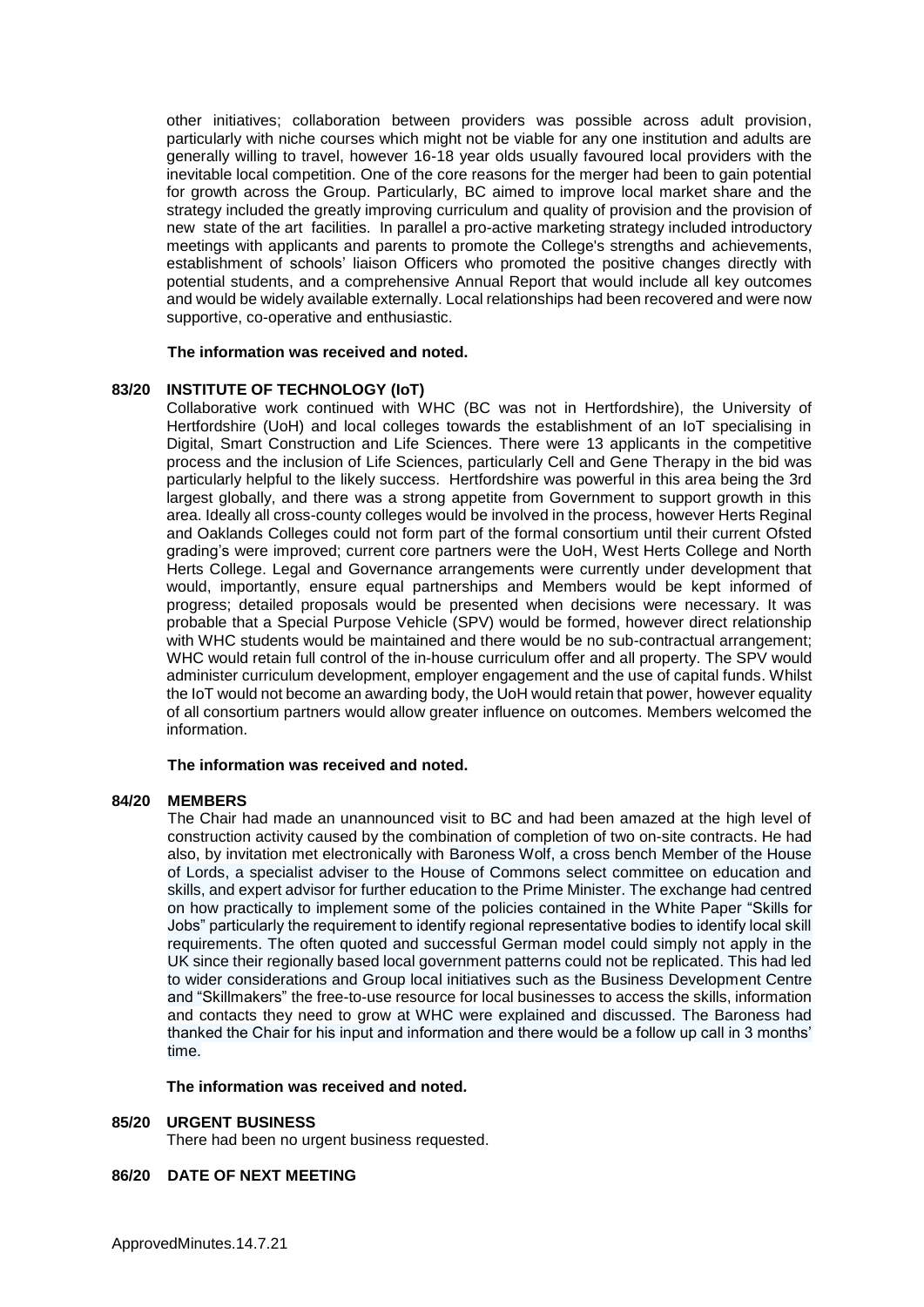The next meeting would be at 1700 on 14 July 2021. The meeting would be face-to-face and followed by a social gathering; arrangements could be made for Members who chose to attend electronically.

# **87/20 ACTION REGISTER**

| See referenced minute for full detail. |                                                  | Resp         | <b>Date</b> |
|----------------------------------------|--------------------------------------------------|--------------|-------------|
| <b>Action 1</b>                        | 79/20a. Last Minutes (12.05.21) confirmed.       | <b>Clerk</b> |             |
| <b>Action 2</b>                        | 80/20b. Refurbishment of EW discounted.          | <b>Chair</b> | wie         |
| <b>Action 3</b>                        | 81/20f. Members encouraged to participate in SAR |              |             |

<u>[Ralph Devereux \(Clerk\) for Phil Thompson \(Chair\)](https://eu1.documents.adobe.com/verifier?tx=CBJCHBCAABAAYZoXuM5egKiiZwE18QbUpy2byr-rUO6X)</u>